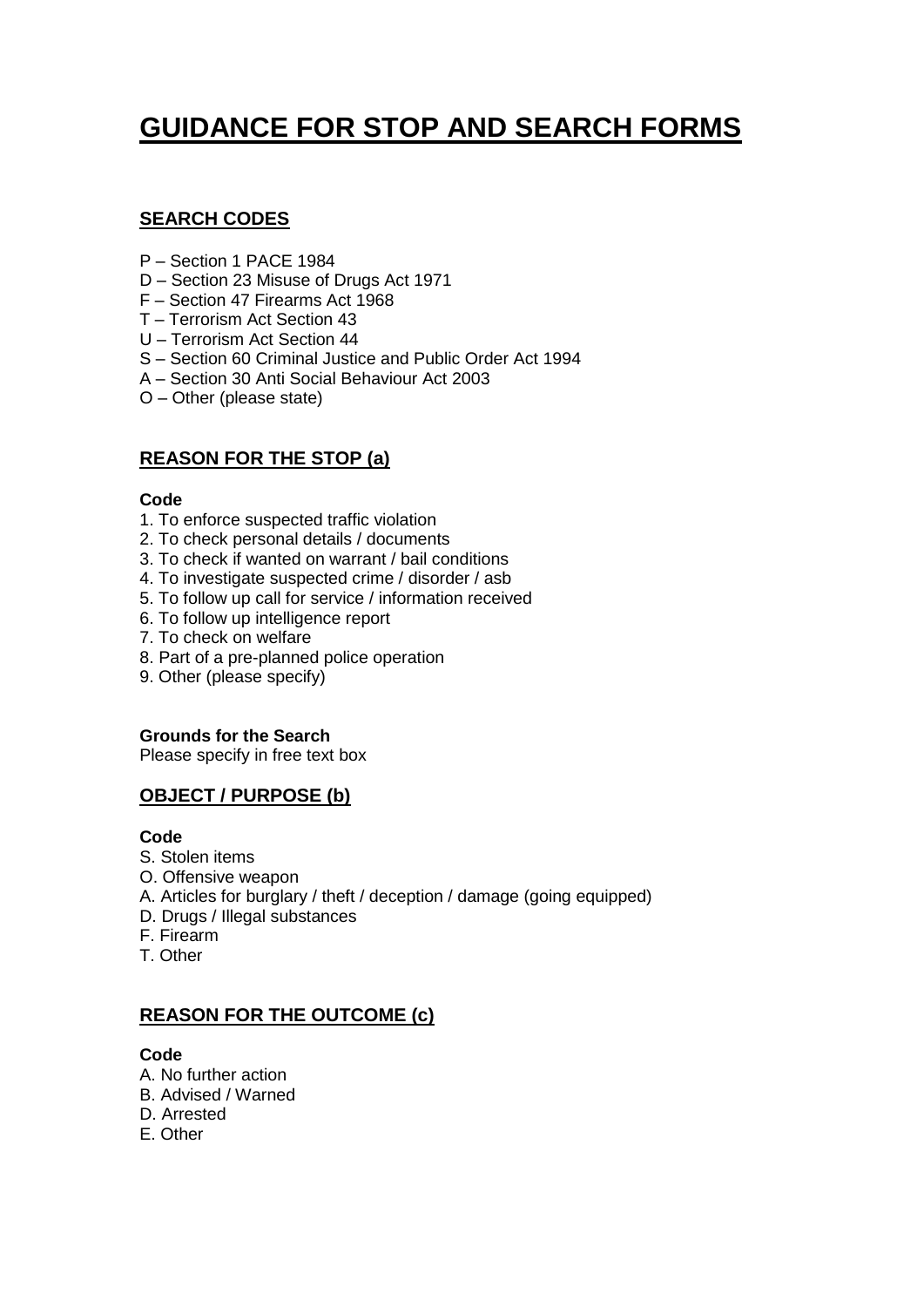The ethnicity of persons searched must be recorded in the section marked "PNC id", using the following classifications:

EC1 White European, E2 Dark European, EC3 African Caribbean, EC4 Asian, EC5 Oriental, EC6 Arabic, EC0 Unknown.

| 16 + Self-defined ethnic classification<br><b>Category</b> | Sub-groups                                             | Code                 | <b>Sub-Groups</b>                                                  | Code                 |
|------------------------------------------------------------|--------------------------------------------------------|----------------------|--------------------------------------------------------------------|----------------------|
| Asian or<br><b>Asian British</b>                           | Indian<br>Bangladeshi                                  | A1<br>A3             | Pakistani<br>Any other Asian<br>background                         | A2<br>A <sub>9</sub> |
| <b>Black or</b><br><b>Black British</b>                    | Caribbean<br>Any other black<br>background             | B1<br>B <sub>9</sub> | African                                                            | <b>B2</b>            |
| Mixed                                                      | <b>White and Black</b><br>Caribbean<br>White and Asian | M1<br>M <sub>3</sub> | <b>White and Black</b><br>African<br>Any other mixed<br>background | M2<br>M9             |
| Other ethnic group                                         | Chinese                                                | O <sub>1</sub>       | Any other ethnic<br>background                                     | O <sub>9</sub>       |
| White                                                      | <b>British</b><br>Any other white<br>background        | W <sub>1</sub><br>W9 | Irish                                                              | W <sub>2</sub>       |
| Not stated                                                 | Not stated                                             | <b>NS</b>            |                                                                    |                      |

Details of damage caused or property found as a result of a stop / search should be recorded even if no arrest occurs. Arrests made as a result of stops / searches should be recorded, including offence and custody record number.

All officers conducting stops / searches must be recorded, including station name in full, LPU / station codes alone should not be used. In terrorism cases all police officers' names should be replaced by their Personal Number and duty station. In such cases an officer need not disclose their name by showing their warrant card.